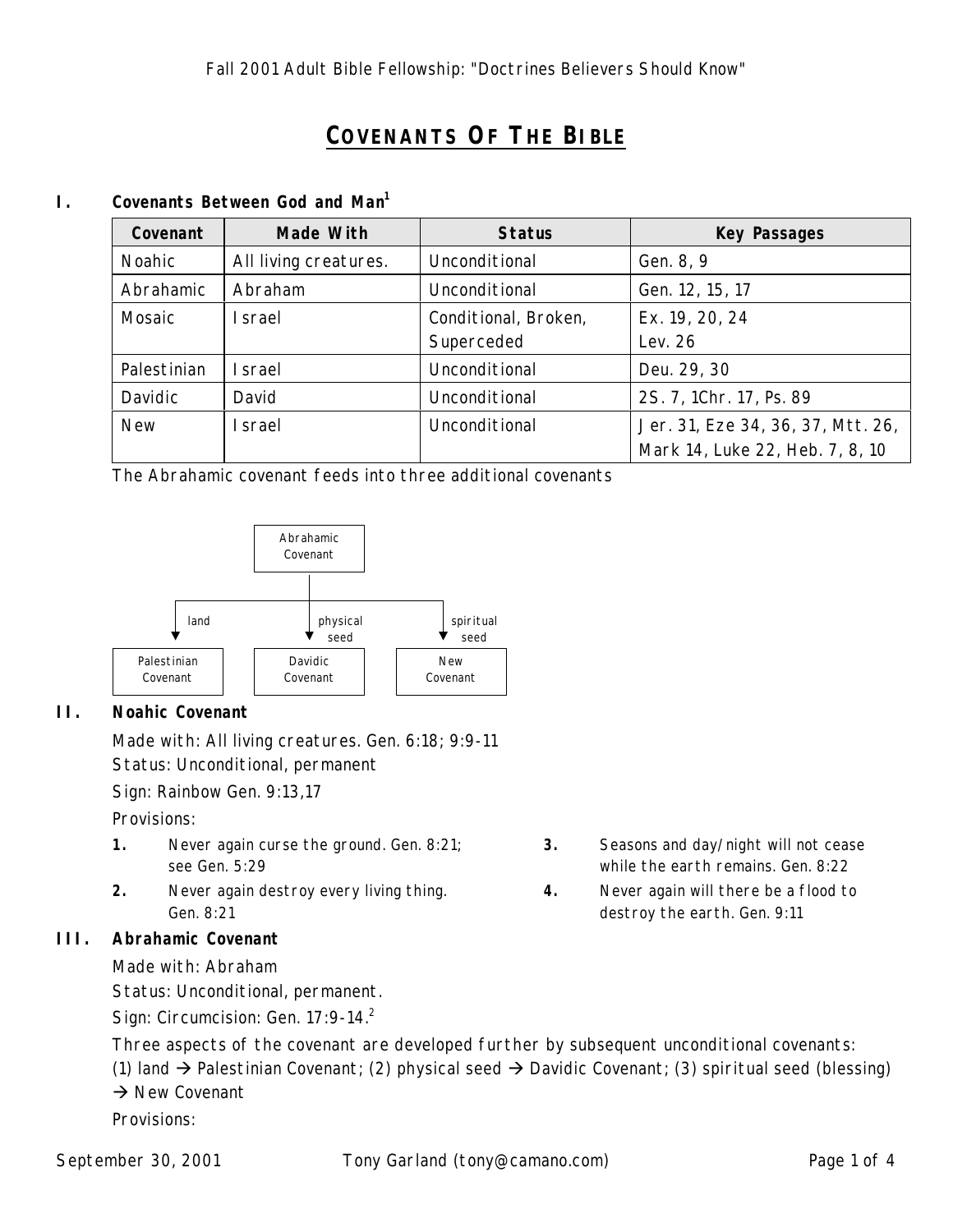- **1.** A great nation was to come out of Abraham, namely the nation of Israel. Gen. 12:2; 13:16; 15:5; 17:1-2, 7; 22:17.
- **2.** Abraham was promised a land specifically, the land of Canaan. Gen. 12:1,7; 13:14-15,17; 15:17-21; 17:8.
- **3.** Abraham to be blessed. Gen. 12:2; 15:6; 22:15-17.
- **4.** Abraham's name to be great. Gen. 12:2. <sup>3</sup>
- **5.** Abraham will be a blessing to others. Gen. 12:2.
- **6.** Those who Abraham bless will be blessed. Gen. 12:3.
- **7.** Those who curse Abraham will be cursed. Gen. 12:3.
- **8.** In Abraham, all will be ultimately blessed, a promise of Gentile blessing. Gen. 12:3; 22:18.
- **9.** Abraham would receive a son through Sarah. Gen. 15:1-4; 17:16-21.
- **10.** Abraham's descendents to undergo Egyptian bondage. Gen. 15:13-14.
- **11.** Other nations to come out of Abraham. Gen. 17:3-4,6.
- **12.** Abram's name changed to Abraham. Gen. 17:5.
- **13.** Sarai's name changed to Sarah. Gen. 17:15.
- **14.** Circumcision as token of the covenant. Gen. 17:9-14.

The promises can be categorized as follows: (1) to Abraham:  $\#3$ ,  $\#4$ ,  $\#5$ ,  $\#9$ ,  $\#12$ ,  $\#13$ ; (2) to physical seed of Abraham:  $\#1$ ,  $\#2$ ,  $\#10$ ,  $\#11$ ,  $\#14$ ; (3) to spiritual seed of Abraham (includes Gentiles): #6, #7, #8

## **IV. Mosaic Covenant**

Made with: Israel

Status: Conditional, broken, superceded. Deu. 31:16; Jer. 11:10; 31:32; Heb. 8:7

Sign: Sabbath (Ex. 31:13,17; Ex. 20:12,20)

Contains 613 laws (10 commandments + 603 additional laws) designated as commands (moral issues ), ordinances (religious issues), and judgments (civil issues).

Attributes:

- **1.** Given to Israel, not the church. Deu. 4:8; Ps. 147:20; Mal. 4:4; Rom. 9:4
- **2.** Not a means of salvation. Rom. 3:19,28 ; 8:3; Gal. 2:21
- **3.** Contains the Law of Moses.

Purpose:

- **1.** Reveal holiness of God and His standards of righteousness. Lev. 19:1-2; Lev. 11:44; Rom. 7:12; 1Pe. 1:15
- **2.** Rule of life for Old Testament saints. Lev. 11:44-45; 19:2; 20:7-8,26; Ps. 119:77,97,103-104, 159; Gal. 3:24
- **3.** Provide Israel occasions for individual and corporate worship. The 7 holy seasons of Israel (Lev. 23) is one example.
- **4.** Conditional: divine blessings upon human faithfulness. Ex. 15:26; Ex. 19:5
- **5.** Never did— nor does now— apply to the church. Not in any part.<sup>4</sup>
- **6.** Ratified by blood. Ex. 24:1-11
- **4.** Keep Jews a distinct people. Ex. 19:5; Lev. 20:26; Due. 7:6
- **5.** To produce a wall of separation. Eph. 2:11-18
- **6.** To reveal sin. Rom. 3:19; 5:20; 7:7,13
- **7.** To make one sin more. Rom. 4:15; 5:20; 1Cor. 15:56
- **8.** To show inability to please God by own merit. Rom. 7:22-23; Gal. 2:21
- **9.** To bring to saving faith in Christ. Gal. 3:24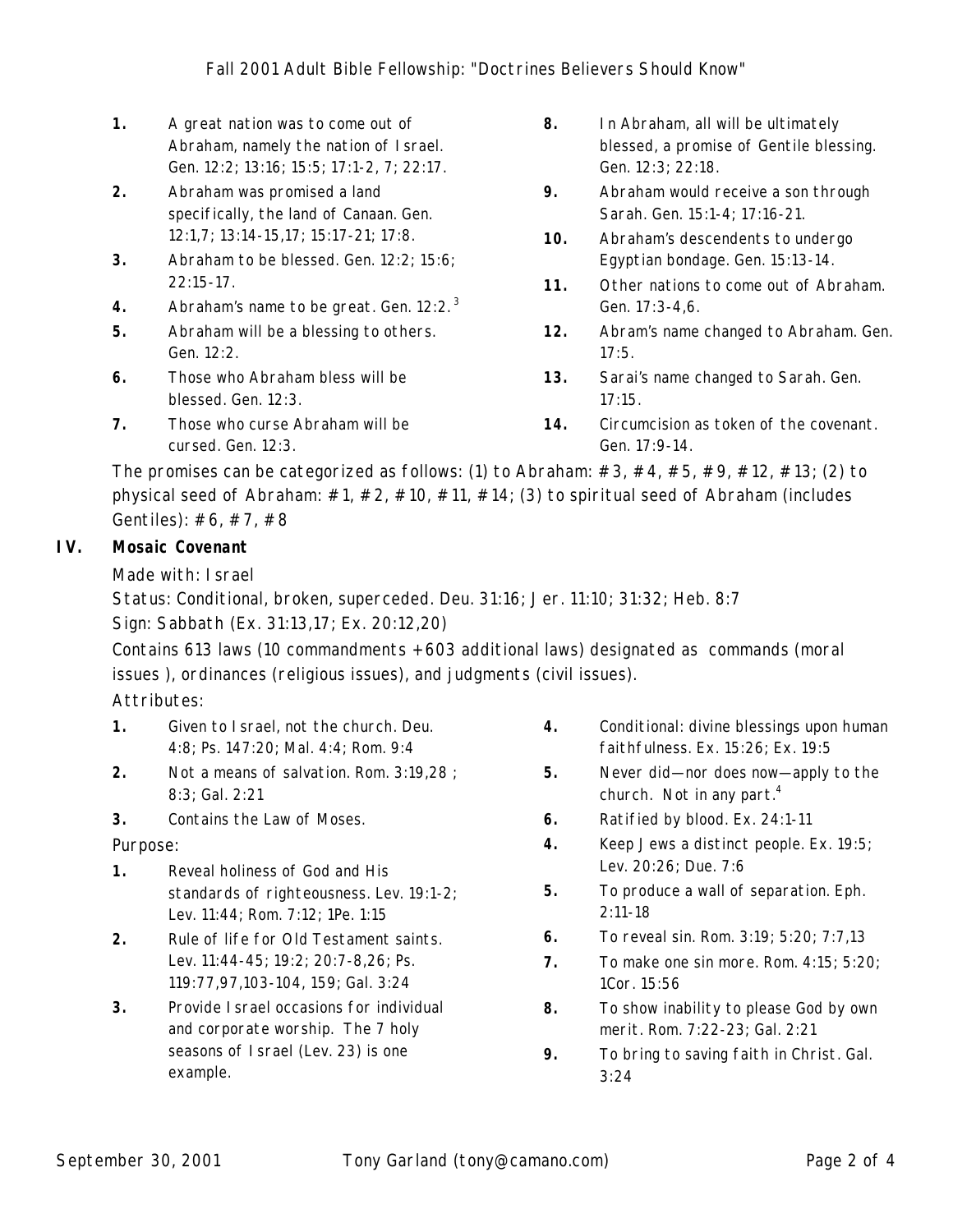## **V. Palestinian<sup>5</sup> (Land) Covenant**

The Palestinian Covenant develops the land-related aspects of the Abrahamic Covenant. Made with: Israel

Status: Unconditional, permanent. Jer. 7:7; Amos 9:15<sup>6</sup>

(*Enjoyment* of land is conditioned on obedience, but not *ownership*.)

Provisions:

- **1.** Distinct from Mosaic Covenant. Deu. 29:1
- **2.** Israel with be dispersed. Deu. 29:28
- **3.** Israel will repent. Deu. 30:2
- **4.** Israel will be regathered. Deu. 30:3-4
- **5.** Israel will possess the Promised Land. Deu. 30:5

## **VI. Davidic Covenant**

The Davidic Covenant develops the physical seed-related aspects of the Abrahamic Covenant.

Made with: David

Status: Unconditional, permanent. Ps. 89:34-36 Provisions:

- **1.** House of David will never lack one with the right to rule from his throne. Throne itself may be unoccupied due to divine judgment, but there will always be one with the right to rule. 2S. 7:14-16; Ps. 132:12; Jer. 22:30; 36:30
- **2.** One of David's sons was to be established on the throne after David. 2S. 7:12
- **3.** Solomon would build the temple. 2S. 7:13
- **6.** Israel will be regenerated. Deu. 30:6
- **7.** Enemies of Israel to be cursed. Deu. 30:7
- **8.** Israel to be blessed. Deu. 30:8-10
- **9.** Awaiting future fulfillment. Jer. 7:7; Amos 9:15

- **4.** Covenant can never be abrogated. Ps. 89:3-4, 19-37.
- **5.** An eternal throne is guaranteed. 2S. 7:13, 16.
- **6.** An eternal kingdom is promised. Luke 1:32-33.
- **7.** An eternal house or dynasty. 2S. 7:11;16; 1Chr. 17:10,14; Jer. 33:17; Isa. 9:6-7.
- **8.** Solomon would be disciplined for disobedience, but God's loving kindness not removed from him. 2S. 7:14-15

## **VII. New Covenant**

The New Covenant develops the blessing aspects (spiritual seed-related) of the Abrahamic Covenant.

Made with: I srael and the spiritual seed of Abraham. Jer. 31:31; Rom. 4:16; Rom. 9:8<sup>7</sup> Status: Unconditional, permanent.

Scriptures: Isa. 55:3; 59:20-21; 61:8-9; Jer. 31:31-40; 32:40; Eze. 16:60; 34:25-31; 37:21-28; Mtt. 26:28; Mark 14:24; Luke 22:14-20; Rom. 11:26; 1Cor. 11:25; 2Cor. 3:6; Heb. 7:22; 8:6-13; 9:15; 10:13,16,29; 12:24; 13:20; Rom. 11:25-27

### Characteristics:

- **1.** "New" in contrast to Mosaic covenant which was conditional and was broken and was not followed. Jer. 31:32, Heb. 8:9.
- **2.** As given in OT, clearly applies to the national Israel. Given to the houses of Judah and Israel. Made with the same